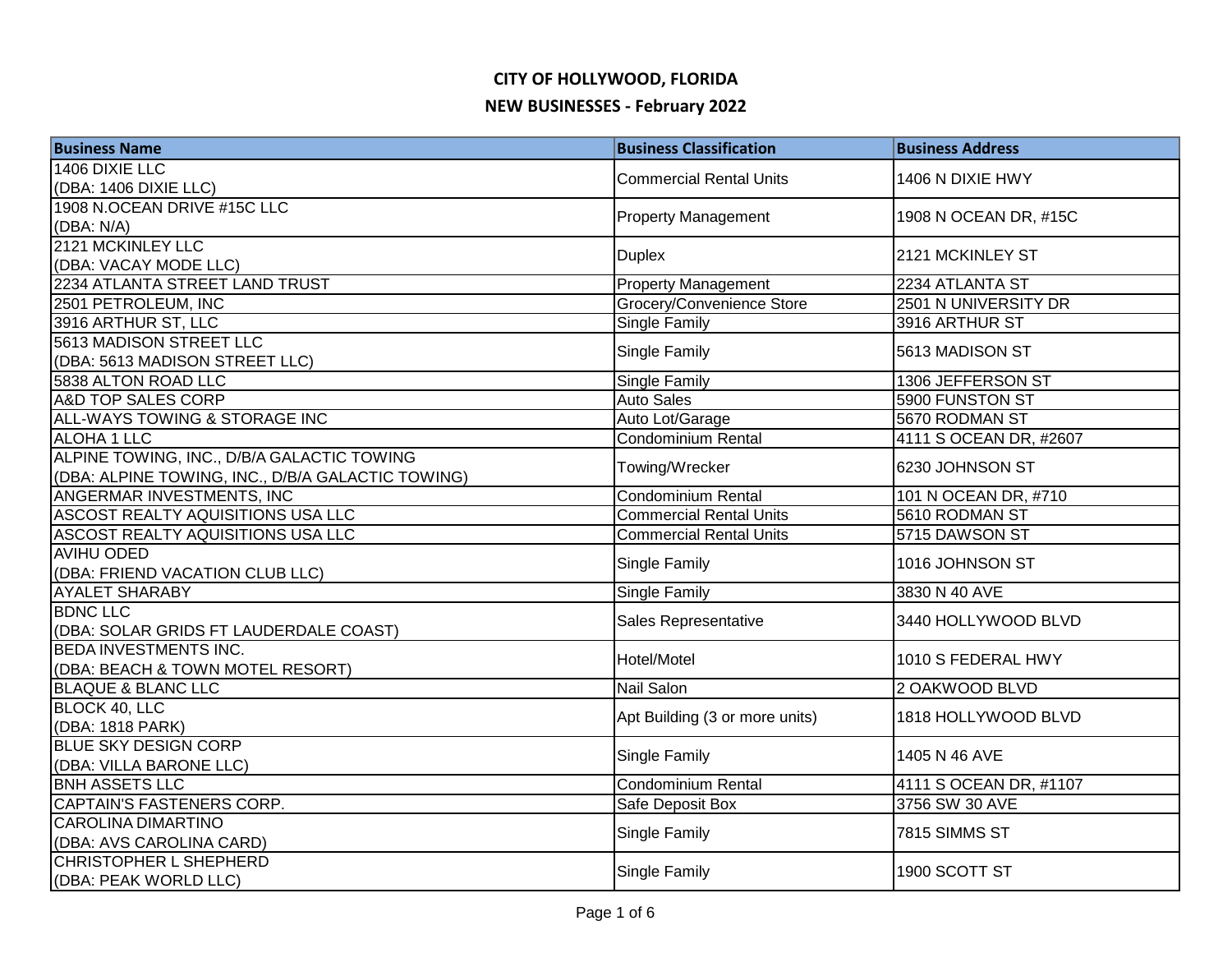| <b>Business Name</b>                        | <b>Business Classification</b> | <b>Business Address</b>   |
|---------------------------------------------|--------------------------------|---------------------------|
| <b>CIPOLLINO LLC</b>                        | Art & Craft Studio             | 3800 S OCEAN DR, #218     |
| <b>CITACRM INC.</b>                         |                                | 5649 GARFIELD ST          |
| (DBA: CITACRM INC.)                         | <b>Computer Services</b>       |                           |
| CNK, LLC                                    | <b>Condominium Rental</b>      | 4111 S OCEAN DR, #2003    |
| <b>CRIS FLIP INVEST CORP</b>                | Single Family                  | 3350 N 41 CT              |
| (DBA: CRIS FLIP INVEST CORP)                |                                |                           |
| <b>CYNTHIA FIGUEROA</b>                     | <b>Duplex</b>                  | 1914 SHERIDAN ST, #1-2    |
| DACH, LLC                                   | <b>Condominium Rental</b>      | 101 N OCEAN DR, #764      |
| DALE F WARREN LIV TRUST                     | Condominium Rental             | 2309 PARK LN, #312        |
| (DBA: ISSY RENTALS, LLC)                    |                                |                           |
| DE LA NOVAL CARWASH                         | Car Wash & Detail (Mobile)     | 2830 TAYLOR ST            |
| <b>DEEP SEA REALTY LLC</b>                  | <b>Duplex</b>                  | 2129 FILLMORE ST          |
| <b>DIANA &amp; HABIB ALI</b>                | Single Family                  | 5401 JACKSON ST           |
| (DBA: MANGO OASIS)                          |                                |                           |
| <b>DIKLA DELICIOUS</b>                      | <b>Bakery</b>                  | 5890 STIRLING RD          |
| DMD FLORIDA RESTAURANT GROUP B, LLC         | Restaurant/Bar                 | 1903 HOLLYWOOD BLVD       |
| (DBA: TWIN PEAKS)                           |                                |                           |
| <b>D-N-D BUILDERS LLC</b>                   |                                | 2632 COOLIDGE ST          |
| (DBA: ALPHA FENCE AND RAIL)                 | Fencing                        |                           |
| <b>DREAM DEALS INC</b>                      | <b>Property Management</b>     | 3650 N 52 AVE             |
| ECUAVISTA 2707, LLC                         | Condominium Rental             | 4111 S OCEAN DR, #2707    |
| EDUARDO J MELO                              |                                | 2206 CLEVELAND ST         |
| (DBA: SAINT MARY OF SOUTH FLORIDA, LLC)     | Single Family                  |                           |
| <b>ELENA ARIAS</b>                          | <b>Condominium Rental</b>      | 2300 PARK LN, #315        |
| <b>ETTY WEISS</b>                           |                                | 1250 MONROE ST            |
| (DBA: 1250 MONROE LLC)                      | Single Family                  |                           |
| <b>FAIEZA INVESTMENT PROPERTIES LLC</b>     | <b>Condominium Rental</b>      | 3801 S OCEAN DR, #14M     |
| <b>FELICE S ZOMBEK</b>                      | <b>Single Family</b>           | 932 POLK ST               |
| <b>FERNANDO FRANCES</b>                     | Single Family                  | 2614 MONROE ST - SUBLEASE |
| <b>FLOTECH ENVIRONMENTAL LLC</b>            | <b>Waste Collection</b>        | 4601 SHERIDAN ST          |
| FRANCELOT MOISE M.D, P.A.                   | Physician                      | 5015 HOLLYWOOD BLVD       |
| <b>FREDERICK &amp; GLORINE GRANT REV TR</b> | <b>Commercial Rental Units</b> | 2040 GRANT ST             |
| <b>GENE KELLY LINHARES</b>                  | <b>Single Family</b>           | 3034 N 73 TER             |
| <b>GIANCARLO BEJAR</b>                      | <b>Single Family</b>           | 6550 LIBERTY ST           |
| <b>GOOD VIBES FINANCIAL LLC</b>             | <b>Commercial Rental Units</b> | 5930 THOMAS ST            |
| <b>GREENMAN LLC</b>                         |                                |                           |
| (DBA: GREENMAN LLC)                         | <b>Single Family</b>           | 1355 MADISON ST           |
| H&R ALCHEMISTS INVESTMENTS LLC              | <b>Single Family</b>           | 5650 FLAGLER ST           |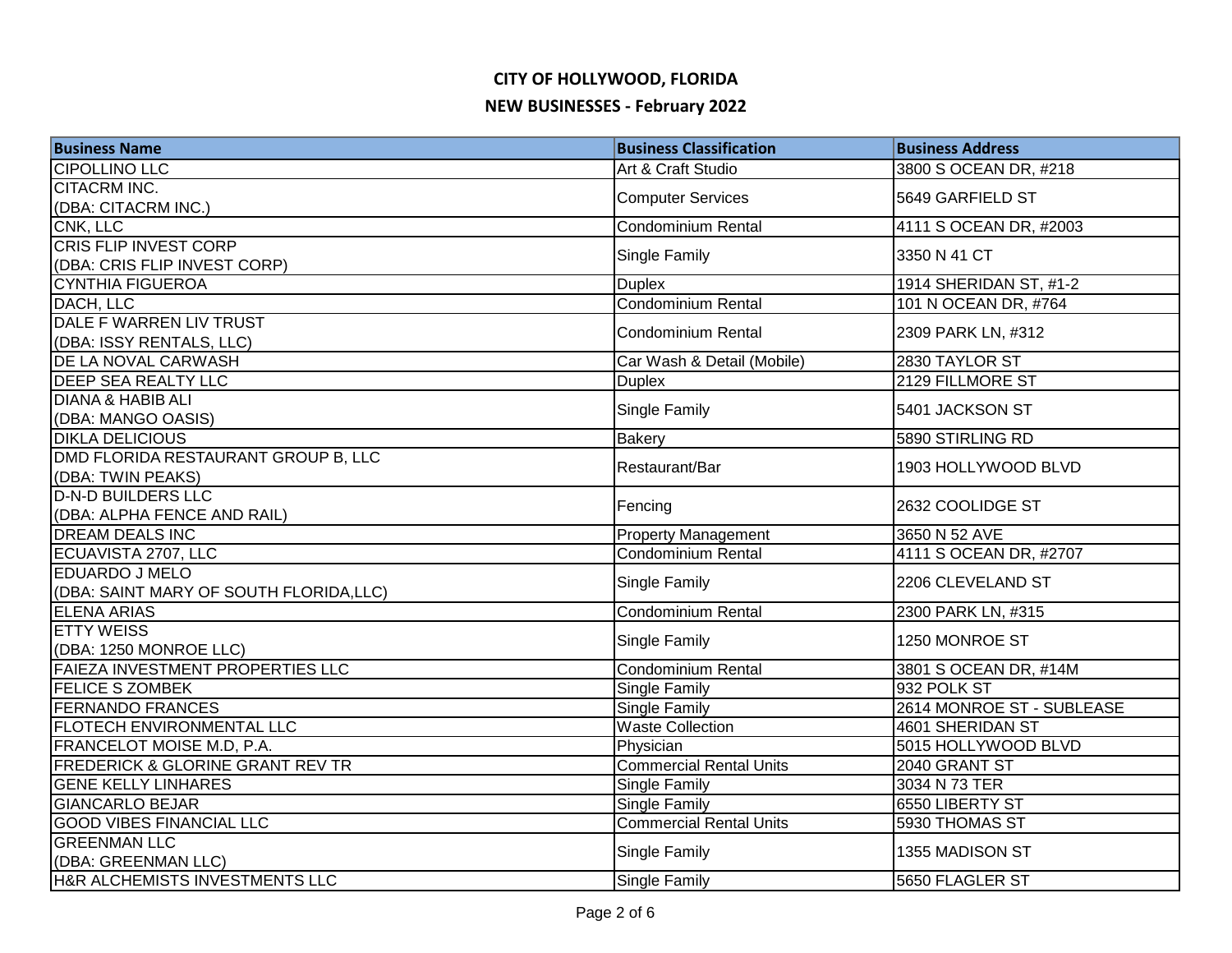| <b>Business Name</b>                    | <b>Business Classification</b> | <b>Business Address</b> |
|-----------------------------------------|--------------------------------|-------------------------|
| <b>HEKU CORP</b>                        | <b>Condominium Rental</b>      | 3801 S OCEAN DR, #2U    |
| (DBA: HEKU CORP)                        |                                |                         |
| HOLLYWOOD 5300 PIERCE                   | Single Family                  | 5300 PIERCE ST          |
| (DBA: HOLLYWOOD 5300 PIERCE LLC)        |                                |                         |
| <b>HOLLYWOOD BOBA</b>                   | Restaurant/Bar                 | 6900 TAFT ST            |
| <b>HOLY SMOKES HARDROCK INC</b>         | <b>Retail Store/Stock</b>      | 4860 S STATE ROAD 7     |
| <b>HYPE DESIGNS LLC</b>                 | Manufacturing                  | 2040 GRANT ST           |
| (DBA: HYPE DESIGNS)                     |                                |                         |
| <b>IHOR HORB AND TETIANA HORB</b>       | Single Family                  | 4204 VAN BUREN ST       |
| (DBA: IHOR HORB AND TETIANA HORB)       |                                |                         |
| <b>IMPORFARALLONES INVESTMENT INC</b>   | <b>Condominium Rental</b>      | 101 N OCEAN DR, #510    |
| (DBA: IMPORFARALLONES INVESTMENT INC)   |                                |                         |
| <b>INNA DAINOV</b>                      | Single Family                  | 1050 HARRISON ST        |
| JARJOURA MANAGEMENT GROUP, LLC          | <b>Duplex</b>                  | 1936 MCKINLEY ST-2BLDGS |
| JENNA, DONALD & ELIZABETH STIMSON       | Single Family                  | 215 N 10 AVE            |
| (DBA: JBP INVESTMENTS GROUP)            |                                |                         |
| JOHNATHAN PAQUIN                        | Single Family                  | 6661 GREENE ST          |
| (DBA: CASA OASIS LLC)                   |                                |                         |
| JOSEPH L. SCHNEIDER, P.A.               | Attorney                       | 1523 HOLLYWOOD BLVD     |
| (DBA: JOSEPH L. SCHNEIDER, P.A.)        |                                |                         |
| <b>JUICY JUICE BAR</b>                  | Restaurant/Bar                 | 3802 S OCEAN DR         |
| <b>JULIAN K GARVIN</b>                  | <b>Single Family</b>           | 2247 CODY ST            |
| <b>KAMALA MINTO</b>                     | Single Family                  | 2446 LINCOLN ST         |
| <b>KAVRAYIS DENTAL LLC</b>              | Laboratory                     | 4651 SHERIDAN ST, #335  |
| (DBA: KAVRAYIS DENTAL LLC)              |                                |                         |
| <b>KEVIN SCOTT</b>                      | Single Family                  | 1406 SCOTT ST           |
| (DBA: GRIMALDI & WEISS MANAGEMENT LLC)  |                                |                         |
| <b>KOMFFY LLC</b>                       | <b>Property Management</b>     | 3801 S OCEAN DR, #PH16J |
| LA NAILS SPA BY LE CORPORATION          | Nail Salon                     | 2319 N STATE ROAD 7     |
| (DBA: LA NAILS)                         |                                |                         |
| LAND DEVELOPERS CONSORTIUM, LLC.        | Contractor/Construction        | 2116 TYLER ST           |
| (DBA: LAND DEVELOPERS CONSORTIUM, LLC.) |                                |                         |
| LILLIAN PINEIRO & PEDRO GARCIA COLON    | <b>Condominium Rental</b>      | 3725 S OCEAN DR, #1414  |
| (DBA: VILLA DE LUNA)                    |                                |                         |
| LIONS KING AUTO DEALER                  | <b>Auto Sales</b>              | 5630 B DAWSON ST        |
| <b>LORENZA INDUSTRIES LLC</b>           | Single Family                  | 1701 FLETCHER ST        |
| (DBA: LORENZA INDUSTRIES LLC)           |                                |                         |
| LUXURY INTRACOASTAL PROPERTIES, LLC     | <b>Single Family</b>           | 4592 N OCEAN DR         |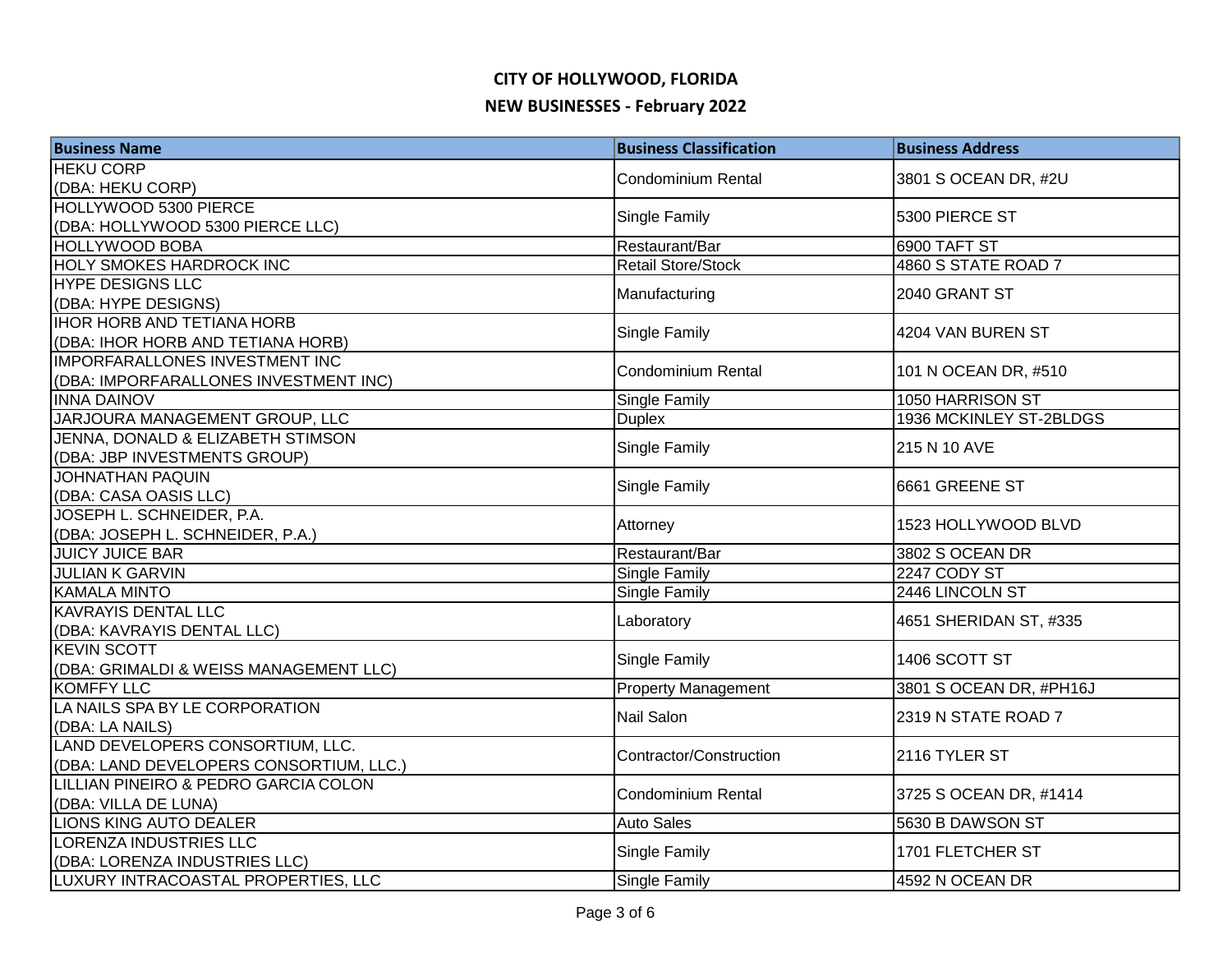| <b>Business Name</b>                         | <b>Business Classification</b>  | <b>Business Address</b>                        |
|----------------------------------------------|---------------------------------|------------------------------------------------|
| <b>LYMAS, FREDERICK</b>                      | Single Family                   | 2604 FLETCHER CT                               |
| (DBA: FRANCES, FERNANDO)                     |                                 |                                                |
| <b>M&amp;JASSETS</b>                         | Single Family                   | 5712 MONROE ST                                 |
| (DBA: QUALITY FIRST OASIS)                   |                                 |                                                |
| <b>M&amp;T ENCOUNTERS LLC</b>                | Restaurant/Bar                  | 2033 HOLLYWOOD BLVD                            |
| (DBA: TASTA GELATO AND CAFETERIA)            |                                 |                                                |
| <b>MADREJONES, LLC</b>                       | Condominium Rental              | 101 N OCEAN DR, #520                           |
| MAGALINE JOSEPH & MIGUEL RIVERA              | Single Family                   | 5711 FARRAGUT ST                               |
| (DBA: NEW GENERATION VACATION RENTAL)        |                                 |                                                |
| <b>MANUEL GUERRA</b>                         | Single Family                   | 2133 MONROE ST                                 |
| (DBA: MANUEL GUERRA)                         |                                 |                                                |
| MANUELS FUNERAL HOME AND CREMATION LLC       | <b>Funeral Parlor/Crematory</b> | 2328 N DIXIE HWY                               |
| (DBA: ANTHONY MANUEL FUNERAL HOME)           |                                 |                                                |
| MARCELA CRISTINA RODRIGUEZ                   | Attorney                        | 2450 HOLLYWOOD BLVD, #200B                     |
| (DBA: MIAMI IMMIGRATION SERVICES, INC)       |                                 |                                                |
| <b>MATASITIPO LLC</b>                        | Single Family                   | 1640 JEFFERSON ST                              |
| (DBA: MATASITIPO LLC)                        |                                 |                                                |
| <b>MD MASUD INC</b>                          | Gas/Convenience Store           | 815 N FEDERAL HWY                              |
| METAVERSE FASHION, LLC                       | <b>Clothing/Apparel Store</b>   | 5900 STIRLING RD                               |
| <b>MINH BAO PHAM</b>                         | Dentist/Orthodontist            | 603 S STATE ROAD 7                             |
| (DBA: DENTISTS OF HOLLYWOOD)                 |                                 |                                                |
| <b>MONKEY INVESTMENTS LLC</b>                | <b>Condominium Rental</b>       | 777 N OCEAN DR, #S330                          |
| (DBA: RENTMIAMI305 LLC)                      |                                 |                                                |
| <b>MOONS CHAKRA INC</b>                      | Astrologist/Clairvoyants        | 5230 S STATE ROAD 7                            |
| (DBA: MOONS CHAKRA INC)<br><b>MOSHE AGAM</b> | <b>Condominium Rental</b>       |                                                |
| MOTION MEDICAL SUPPLY INC                    | Internet Sales                  | 2200 PARK LN, #105<br>3325 HOLLYWOOD BLVD #307 |
| <b>MY PINKY LLC</b>                          | <b>Commercial Rental Units</b>  | 1200 S DIXIE HWY                               |
| <b>NATALIA FOLCINI</b>                       |                                 |                                                |
| (DBA: NATALIA FOLCINI)                       | <b>Triplex</b>                  | 2234 ROOSEVELT ST, #1-3                        |
| <b>NEW GENERATION TREES LLC</b>              |                                 |                                                |
| (DBA: NEW GENERATION TREES LLC)              | Contractor/Specialty            | 5711 FARRAGUT ST                               |
| <b>NICHOLAS BLASI</b>                        |                                 |                                                |
| (DBA: BLASI TECH SERVICES)                   | Single Family                   | 1324 N 24 AVE                                  |
| OLON CARS, LLC                               | <b>Auto Sales</b>               | 3873 PEMBROKE RD                               |
| ORFE, CORP                                   |                                 |                                                |
| (DBA: RANCHO NANDO BAKERY AND RESTAURANT)    | Restaurant/Bar                  | 1947 JOHNSON ST                                |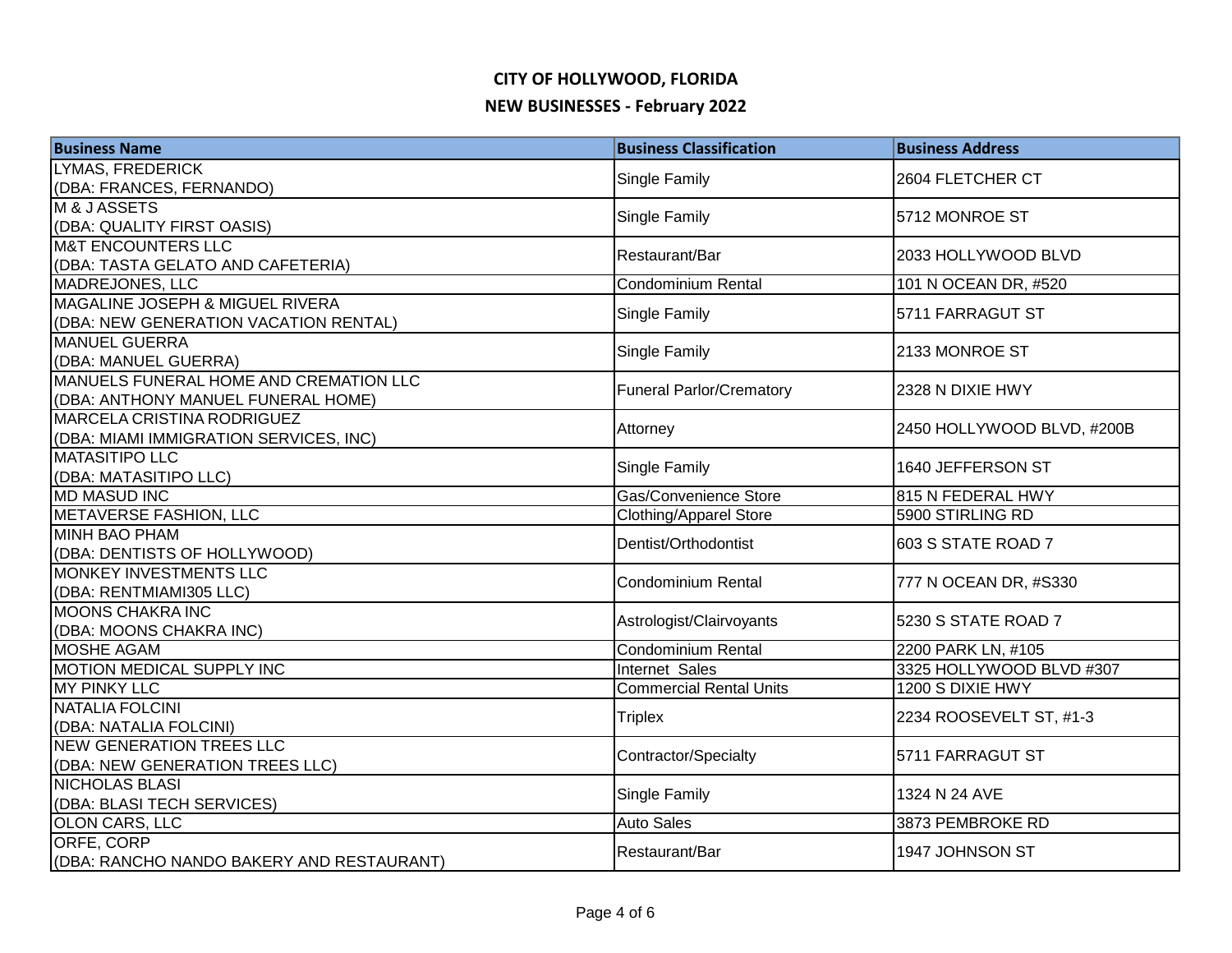| <b>Business Name</b>                   | <b>Business Classification</b>     | <b>Business Address</b>   |
|----------------------------------------|------------------------------------|---------------------------|
| <b>OYA KAPTAN</b>                      |                                    | 1607 MOFFETT ST           |
| (DBA: CAPTAIN'S PLACE LLC)             | Single Family                      |                           |
| PAWCHANGAS, LLC                        | <b>Retail Store/Stock</b>          | 3080 SHERIDAN ST          |
| (DBA: SIR CHARLES PROVISIONS)          |                                    |                           |
| PELUS INVESTMENTS LLC                  | <b>Condominium Rental</b>          | 101 N OCEAN DR, #432      |
| PRO GRANITE & MARBLE INC               | Manufacturing                      | 5700 DEWEY ST             |
| PRO SOLUTIONS BODY SHOP INC            | Auto/Body Work Only                | 5630 DAWSON ST            |
| <b>REIMUNDO AMERICO NUNES</b>          | Condominium Rental                 | 3901 S OCEAN DR, #10Y     |
| S HOLLYWOOD HOLDINGS LLC               | <b>Single Family</b>               | 940 N NORTHLAKE DR        |
| (DBA: 940 N NORTHLAKE DR)              |                                    |                           |
| <b>SHARON WALKER</b>                   | Single Family                      | 1725 JEFFERSON ST         |
| SOLID DATA CONSULTING LLC              | <b>Consultant/Business Advisor</b> | 430 N 24 AVE              |
| SOUTH BEACH YACHT CHARTERS             | Boat/Jet Ski Rental                | 2211 N 56 AVE             |
| (DBA: SOBE YACHT CHARTERS)             |                                    |                           |
| SOUTH FLORIDA COASTAL PROPERTIES, INC. | <b>Condominium Rental</b>          | 101 N OCEAN DR, #TOWER    |
| <b>STAR NAILS AND SPA BY LAM INC</b>   | <b>Nail Salon</b>                  | 603 S STATE ROAD 7        |
| (DBA: STAR NAILS AND SPA BY LAM INC)   |                                    |                           |
| <b>STERN DEVELOPMENT LLC</b>           | Single Family                      | 1415 COOLIDGE ST          |
| (DBA: STERN DEVELOPMENT LLC)           |                                    |                           |
| <b>SUE HEAVEN, LLC</b>                 | <b>Condominium Rental</b>          | 3801 S OCEAN DR, #11R     |
| <b>SUNILA SHARMA</b>                   | <b>Condominium Rental</b>          | 4010 S OCEAN DR, #R1207   |
| (DBA: ZEN HOMES FLORIDA LLC)           |                                    |                           |
| THE FLIKS LLC                          | <b>Condominium Rental</b>          | 4001 S OCEAN DR, #7G      |
| (DBA: THE FLIKS LLC)                   |                                    |                           |
| THE HOSPITALITY CENTER OF FLORIDA, INC | <b>Employment Staffing/Temps</b>   | 2046 MCKINLEY ST          |
| (DBA: THE HOSPITALITY CENTER)          |                                    |                           |
| THE MEDICI MEDICAL RESEARCH            | <b>Medical Office</b>              | 3801 HOLLYWOOD BLVD       |
| <b>TIMUR KERZHNER</b>                  | Single Family                      | 1609 DEWEY ST             |
| (DBA: 1609 DEWEY LLC)                  |                                    |                           |
| <b>TREASURE HUNT FLORIDA LLC</b>       | Jewelery Store                     | 3353 SHERIDAN ST          |
| (DBA: PROSPYR)                         |                                    |                           |
| <b>VANESSA P GONZALEZ</b>              | Single Family                      | 6750 HOPE ST              |
| <b>VLANDEN LLC</b>                     | Single Family                      | 5415 HARRISON ST-SUBLEASE |
| (DBA: VLANDEN LLC)                     |                                    |                           |
| <b>VLANDEN LLC</b>                     | Single Family                      | 1700 N 53 AVE-SUBLEASE    |
| (DBA: VLANDEN LLC)                     |                                    |                           |
| WE LOVE ANIMALS RESCUE INC.            | <b>Animal Rescue</b>               | 5835 TYLER ST             |
| (DBA: WE LOVE ANIMALS RESCUE INC.)     |                                    |                           |